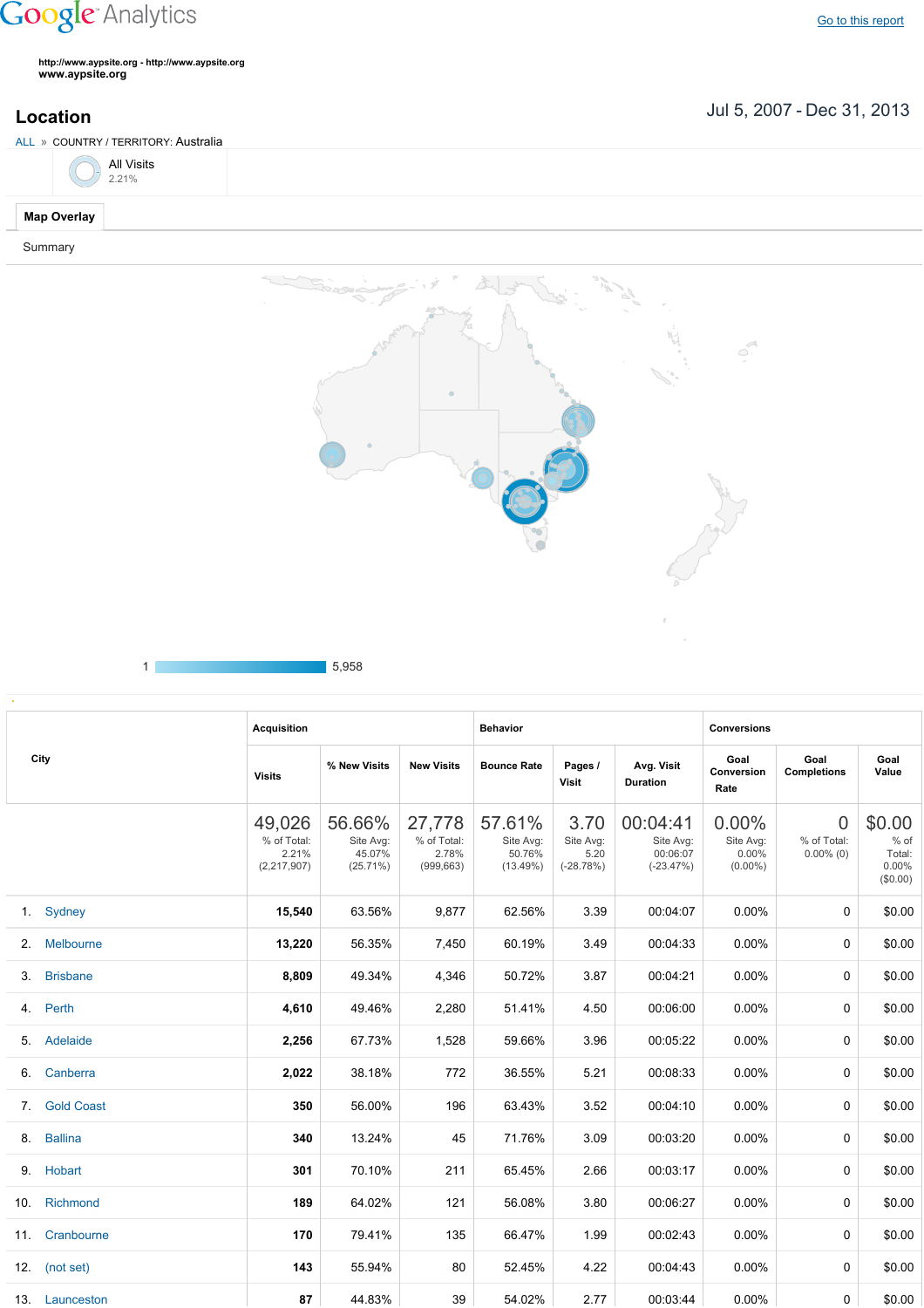|     | 14. Newcastle         | 77             | 77.92%  | 60             | 62.34%  | 3.23 | 00:03:47 | 0.00%    | 0           | \$0.00 |
|-----|-----------------------|----------------|---------|----------------|---------|------|----------|----------|-------------|--------|
|     | 15. Wollongong        | 57             | 73.68%  | 42             | 73.68%  | 2.37 | 00:01:31 | $0.00\%$ | 0           | \$0.00 |
|     | 16. Byron Bay         | 54             | 14.81%  | 8              | 20.37%  | 6.15 | 00:09:38 | 0.00%    | 0           | \$0.00 |
|     | 17. Central Coast     | 53             | 60.38%  | 32             | 79.25%  | 1.43 | 00:01:11 | 0.00%    | 0           | \$0.00 |
|     | 18. Geelong           | 51             | 78.43%  | 40             | 66.67%  | 2.65 | 00:02:46 | 0.00%    | $\mathbf 0$ | \$0.00 |
|     | 19. Dubbo             | 44             | 56.82%  | 25             | 54.55%  | 3.43 | 00:05:24 | 0.00%    | 0           | \$0.00 |
|     | 20. Nerang            | 43             | 76.74%  | 33             | 55.81%  | 4.21 | 00:04:16 | 0.00%    | 0           | \$0.00 |
|     | 21. Cairns            | 41             | 65.85%  | 27             | 58.54%  | 3.20 | 00:04:44 | $0.00\%$ | 0           | \$0.00 |
|     | 22. Craigieburn       | 38             | 84.21%  | 32             | 71.05%  | 5.34 | 00:03:37 | 0.00%    | 0           | \$0.00 |
|     | 23. Melton            | ${\bf 38}$     | 68.42%  | 26             | 68.42%  | 3.79 | 00:04:25 | 0.00%    | 0           | \$0.00 |
|     | 24. Victoria Point    | 35             | 68.57%  | 24             | 74.29%  | 2.29 | 00:04:28 | $0.00\%$ | 0           | \$0.00 |
| 25. | Darwin                | 34             | 67.65%  | 23             | 64.71%  | 8.41 | 00:09:34 | $0.00\%$ | 0           | \$0.00 |
|     | 26. Armidale          | 28             | 75.00%  | 21             | 64.29%  | 2.75 | 00:02:04 | $0.00\%$ | 0           | \$0.00 |
|     | 27. Ballarat          | 27             | 88.89%  | 24             | 88.89%  | 1.22 | 00:00:05 | 0.00%    | 0           | \$0.00 |
|     | 28. Sunbury           | 25             | 32.00%  | 8              | 36.00%  | 3.52 | 00:04:13 | $0.00\%$ | 0           | \$0.00 |
|     | 29. Lismore           | ${\bf 24}$     | 58.33%  | 14             | 45.83%  | 4.58 | 00:07:34 | 0.00%    | 0           | \$0.00 |
|     | 30. Redcliffe         | 22             | 68.18%  | 15             | 59.09%  | 3.91 | 00:03:54 | $0.00\%$ | 0           | \$0.00 |
|     | 31. Toowoomba         | ${\bf 22}$     | 86.36%  | 19             | 81.82%  | 1.68 | 00:01:10 | 0.00%    | 0           | \$0.00 |
|     | 32. Mildura           | 20             | 35.00%  | $\overline{7}$ | 40.00%  | 7.75 | 00:06:36 | $0.00\%$ | 0           | \$0.00 |
|     | 33. Coffs Harbour     | 14             | 78.57%  | 11             | 71.43%  | 2.50 | 00:06:22 | 0.00%    | $\mathbf 0$ | \$0.00 |
|     | 34. Wagga Wagga       | 14             | 78.57%  | 11             | 71.43%  | 6.14 | 00:02:38 | $0.00\%$ | 0           | \$0.00 |
|     | 35. Townsville        | 13             | 100.00% | 13             | 61.54%  | 2.92 | 00:02:14 | $0.00\%$ | 0           | \$0.00 |
| 36. | Caboolture            | 12             | 75.00%  | 9              | 75.00%  | 4.42 | 00:06:02 | $0.00\%$ | 0           | \$0.00 |
|     | 37. Kiama             | 10             | 80.00%  | 8              | 70.00%  | 1.90 | 00:01:34 | $0.00\%$ | 0           | \$0.00 |
| 38. | <b>Mackay</b>         | 10             | 90.00%  | 9              | 90.00%  | 3.80 | 00:06:18 | 0.00%    | $\mathbf 0$ | \$0.00 |
|     | 39. Albury            | 9              | 88.89%  | 8              | 77.78%  | 1.89 | 00:01:31 | $0.00\%$ | 0           | \$0.00 |
| 40. | <b>Bendigo</b>        | 9              | 88.89%  | 8              | 66.67%  | 1.67 | 00:03:06 | 0.00%    | 0           | \$0.00 |
|     | 41. Orange            | 8              | 100.00% | 8              | 37.50%  | 3.88 | 00:07:00 | $0.00\%$ | 0           | \$0.00 |
|     | 42. Alice Springs     | 8              | 100.00% | 8              | 87.50%  | 2.50 | 00:01:14 | $0.00\%$ | 0           | \$0.00 |
|     | 43. Warrnambool       | 8              | 87.50%  | $\overline{7}$ | 75.00%  | 1.25 | 00:01:09 | $0.00\%$ | 0           | \$0.00 |
| 44. | <b>Sunshine Coast</b> | 8              | 100.00% | 8              | 75.00%  | 1.38 | 00:00:31 | $0.00\%$ | 0           | \$0.00 |
| 45. | <b>Port Macquarie</b> | $\overline{7}$ | 100.00% | $\overline{7}$ | 71.43%  | 4.71 | 00:01:59 | $0.00\%$ | 0           | \$0.00 |
| 46. | Rockhampton           | 6              | 83.33%  | 5              | 16.67%  | 5.00 | 00:14:07 | $0.00\%$ | $\mathbf 0$ | \$0.00 |
|     | 47. Warwick           | 6              | 83.33%  | 5              | 50.00%  | 3.67 | 00:04:20 | $0.00\%$ | 0           | \$0.00 |
| 48. | Devonport             | 6              | 50.00%  | 3              | 83.33%  | 1.50 | 00:02:22 | $0.00\%$ | 0           | \$0.00 |
| 49. | <b>Bunbury</b>        | 6              | 50.00%  | 3              | 83.33%  | 2.33 | 00:01:03 | $0.00\%$ | 0           | \$0.00 |
|     | 50. Grafton           | 5              | 100.00% | 5              | 80.00%  | 1.40 | 00:00:07 | $0.00\%$ | 0           | \$0.00 |
|     | 51. Nowra             | 5              | 100.00% | 5              | 80.00%  | 1.20 | 00:00:02 | $0.00\%$ | 0           | \$0.00 |
|     | 52. Horsham           | 5              | 80.00%  | 4              | 100.00% | 1.00 | 00:00:00 | $0.00\%$ | 0           | \$0.00 |
|     | 53. Morwell           | 5              | 100.00% | 5              | 80.00%  | 2.80 | 00:05:17 | 0.00%    | 0           | \$0.00 |